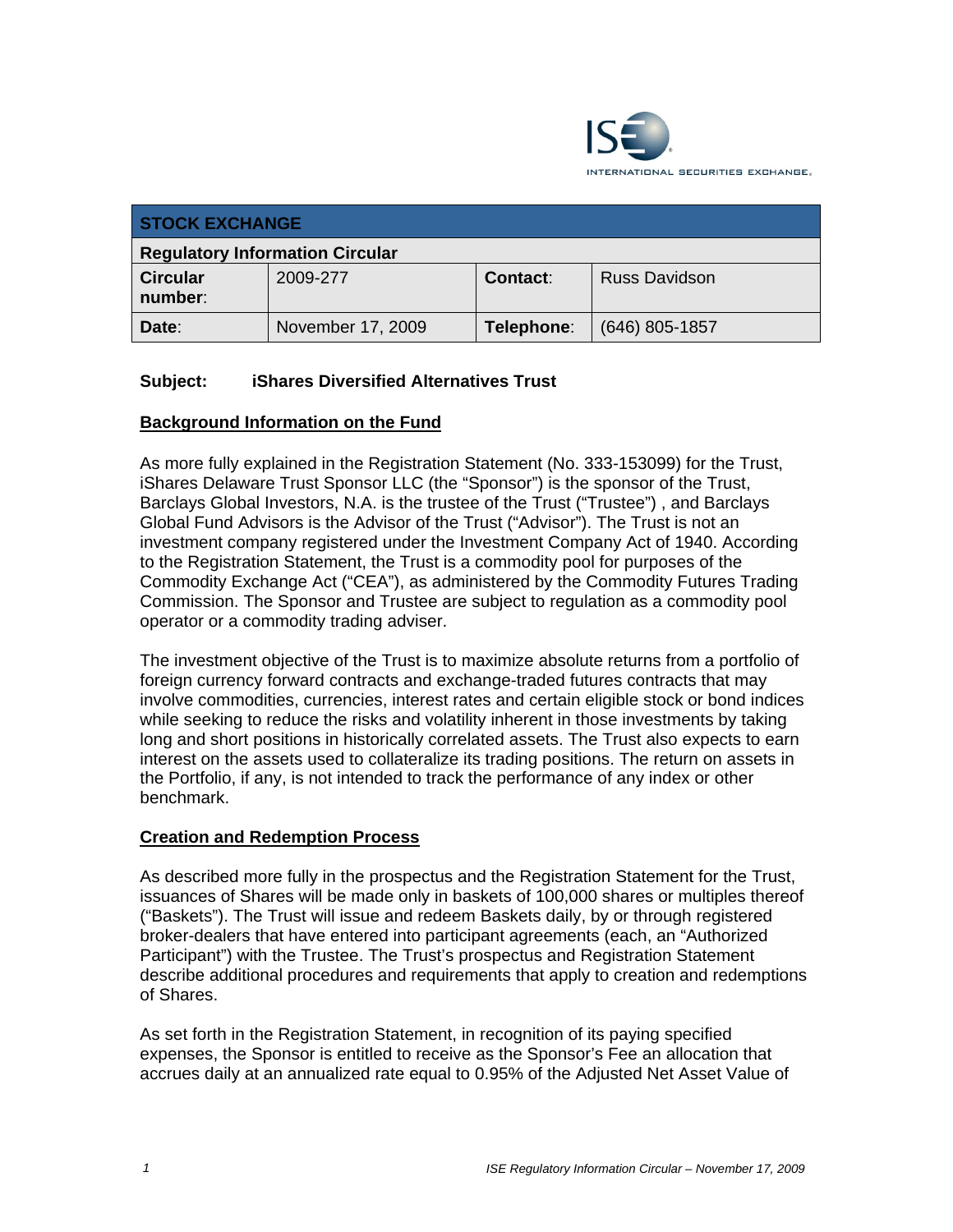the Trust and is payable by the Trust monthly in arrears. The Trust is subject to various other fees and expenses described in the Registration Statement.

The Shares will not be individually redeemable but will only be redeemable in Basket size. To redeem, an Authorized Participant will be required to accumulate enough Shares to constitute a Basket (i.e., 100,000 Shares).

The NAV for the Shares will be calculated after 4:00 p.m. ET each trading day.

There is no regulated source of last sale information regarding physical commodities and many of the asset classes that the Trust may hold, and the SEC has no jurisdiction over the trading of certain futures contracts.

The Depository Trust Company ("DTC") serves as securities depository for the Shares, which may be held only in book-entry form. Stock certificates will not be issued. DTC, or its nominee, is the record or registered owner of all outstanding shares of the Trust.

## **Dissemination of Indicative Trust Value**

In order to provide updated information relating to the Trust for use by investors, professionals, and Authorized Persons wishing to create or redeem Shares, the Exchange will disseminate through the facilities of CTA an updated Indicative Trust Value ("ITV"). The ITV will be disseminated on a per Share basis at least every 15 seconds during the Exchange's Core Trading Session (9:30 a.m. to 4:00 p.m. ET). The ITV on a per Share basis disseminated during the Exchange's Core Trading Session should not be viewed as a real time update of the NAV, which is calculated only once a day.

The Trust's portfolio holdings will be disclosed on the Trust's Web site daily at www.ishares.com. Web site disclosure of portfolio holdings will include, as applicable, the name identifier and number of each futures contract, the amount and currency type of each forward contract and amount of cash held in the portfolio of the Trust.

## **Principal Risks**

Electronic Access Members (" Equity EAMs") are referred to the Trust's prospectus and Registration Statement for a description of risks associated with an investment in the Shares of the Trust. Among the risks described in the Registration Statement are the following:

- Changes to the regulatory regime applicable to futures contracts may have an adverse effect on the ability of the Trust to pursue its strategies and, therefore, result in a decreasing value of the Shares.
- Regulatory and exchange position limits may restrict the creation of Baskets and the operation of the Trust.
- Changes in the margin requirements set by the relevant futures exchanges and over-the-counter market participants may limit the Trust's ability to meet its investment objectives.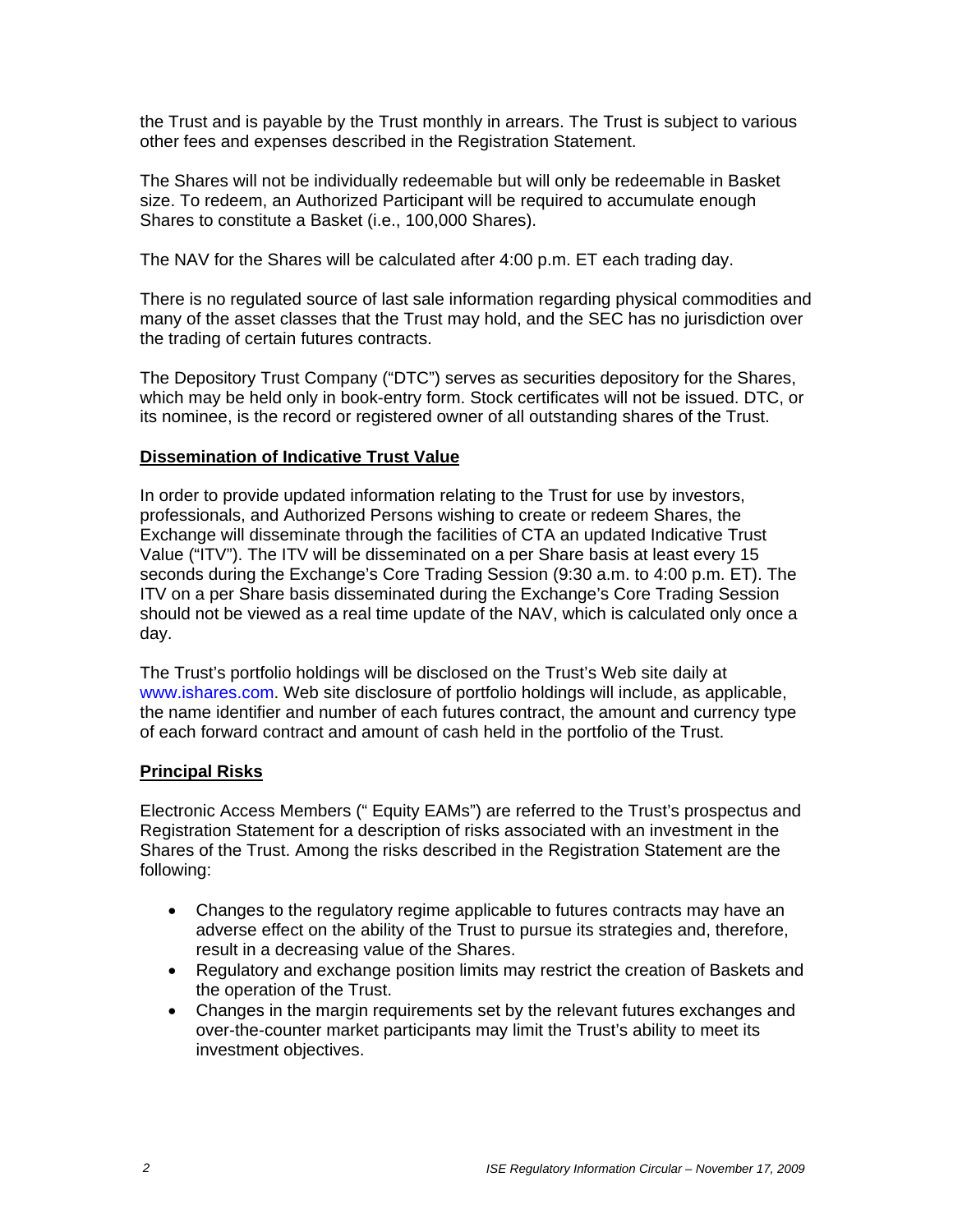- The price of the Shares fluctuates as a result of fluctuations in the prices of any commodities underlying the futures contracts owned by the Trust. Commodity prices may be volatile.
- Commodity futures trading may be illiquid. In addition, suspensions or disruptions of market trading in the commodities markets and related derivatives markets may adversely affect the value of Shares.
- During a period when commodity prices are fairly stationary, "backwardation" (a situation where the prices of futures contracts are higher for contracts with shorter-term expirations than for contracts with longer-term expirations) or "contango" (a situation where the prices of futures contracts with longer-term expirations are higher than the prices of futures contracts with shorter-term expirations) in the prices of the commodity-linked futures contracts held by the Trust may cause the price of Shares to decrease.
- The price of the Shares fluctuates as a result of fluctuations in the exchange rates of currencies underlying any currency-linked futures or forward contracts owned by the Trust. Exchange rates may be volatile.
- Substantial transactions in a currency by any official sector market participant (such as central banks, other governmental agencies and/or other multi-lateral institutions that buy, sell or hold currencies) could adversely affect an investment in the Shares.
- Investing in interest rate futures contracts creates exposure to interest rate fluctuations in one country as well as relative interest rate movements between countries.
- Investing in security index futures contracts creates exposure to the performance of the underlying index.
- The Trust's use of leverage and/or short positions involves certain risks, including potentially high volatility and magnified losses in the underlying assets, and should be considered to be speculative.
- The Trust is subject to credit risks and other risks associated with U.S. exchange-traded futures contracts.
- Trading on futures exchanges outside the United States is not subject to U.S. regulation.
- When entering into foreign currency forward contracts, the Trust assumes the risk that its counterparties may become unable or unwilling to pay any amounts owed to the Trust.
- The Advisor, on behalf of the Trust, trades in forward contracts that are not traded on regulated exchanges and, therefore, offer different or lower levels of protections to investors.
- Failure of the Clearing FCM to segregate assets or the insolvency of the Trust's prime broker may increase losses.

See the Registration Statement for more detail regarding these risks factors and for additional risk factors.

## **Exchange Rules Applicable to Trading in the Shares**

The Shares are considered equity securities, thus rendering trading in the Shares subject to the Exchange's existing rules governing the trading of equity securities.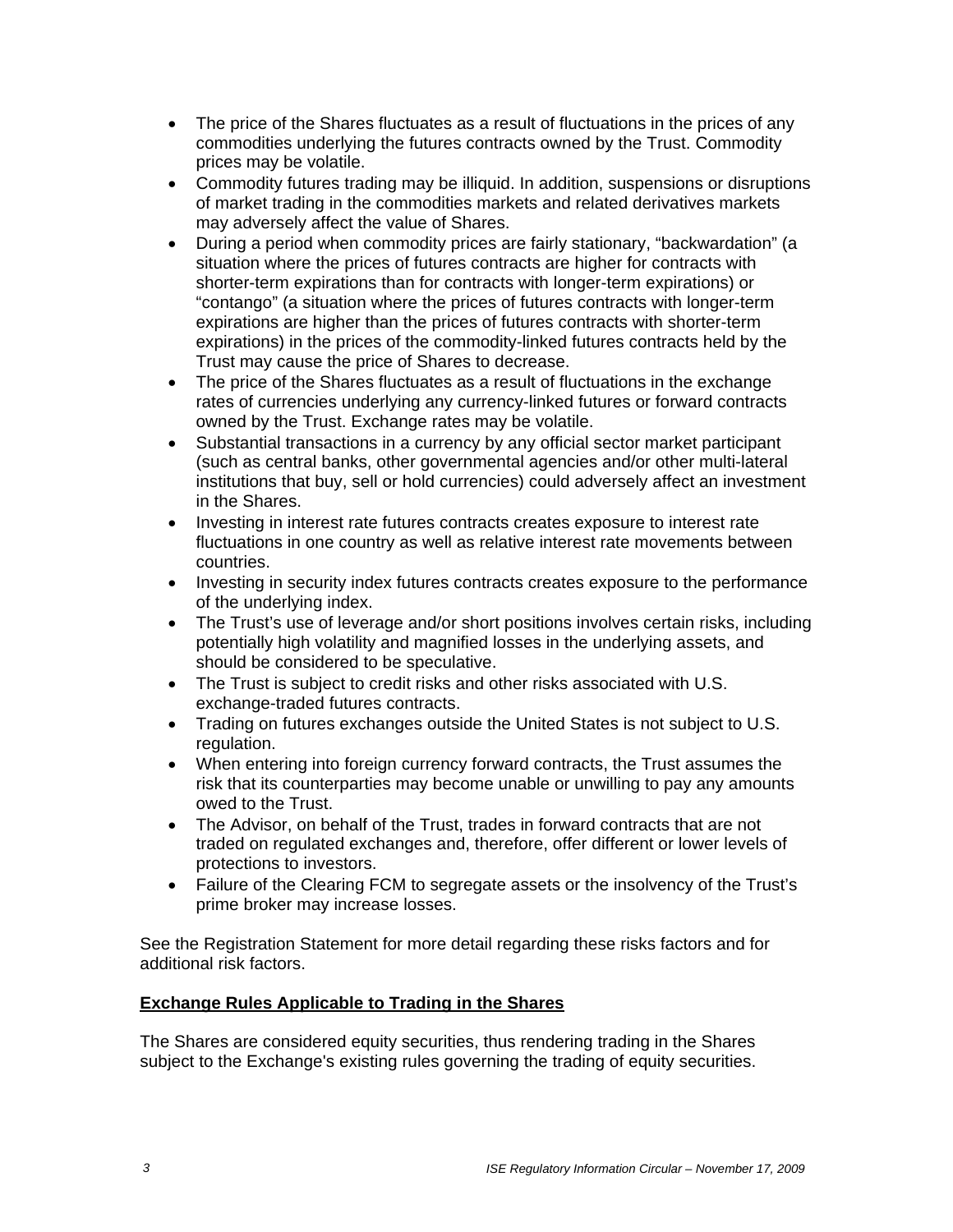## **Trading Hours**

Trading in the Shares on ISE is on a UTP basis and is subject to ISE equity trading rules. The Shares will trade from 8:00 a.m. until 8:00 p.m. Eastern Time. Equity EAMs trading the Shares during the Extended Market Sessions are exposed to the risk of the lack of the calculation or dissemination of underlying index value or intraday indicative value ("IIV"). For certain derivative securities products, an updated underlying index value or IIV may not be calculated or publicly disseminated in the Extended Market hours. Since the underlying index value and IIV are not calculated or widely disseminated during Extended Market hours, an investor who is unable to calculate implied values for certain derivative securities products during Extended Market hours may be at a disadvantage to market professionals.

## **Trading Halts**

ISE will halt trading in the Shares in accordance with ISE Rule 2101(a)(2)(iii). The grounds for a halt under this Rule include a halt by the primary market because it stops trading the Shares and/or a halt because dissemination of the IIV or applicable currency spot price has ceased, or a halt for other regulatory reasons. In addition, ISE will stop trading the Shares if the primary market de-lists the Shares.

## **Suitability**

Trading in the Shares on ISE will be subject to the provisions of ISE Rule 2123(l). Members recommending transactions in the Shares to customers should make a determination that the recommendation is suitable for the customer. In addition, members must possess sufficient information to satisfy the "know your customer" obligation that is embedded in ISE Rule 2123(l).

Equity EAMs also should review FINRA Notice to Members 03-71 for guidance on trading these products. The Notice reminds members of their obligations to: (1) conduct adequate due diligence to understand the features of the product; (2) perform a reasonable-basis suitability analysis; (3) perform customer-specific suitability analysis in connection with any recommended transactions; (4) provide a balanced disclosure of both the risks and rewards associated with the particular product, especially when selling to retail investors; (5) implement appropriate internal controls; and (6) train registered persons regarding the features, risk and suitability of these products.

## **Delivery of a Prospectus**

Pursuant to federal securities laws, investors purchasing Shares must receive a prospectus prior to or concurrently with the confirmation of a transaction. Investors purchasing Shares directly from the Fund (by delivery of the Deposit Amount) must also receive a prospectus.

Prospectuses may be obtained through the Distributor or on the Fund's website. The Prospectus does not contain all of the information set forth in the registration statement (including the exhibits to the registration statement), parts of which have been omitted in accordance with the rules and regulations of the SEC. For further information about the Fund, please refer to the Trust's registration statement.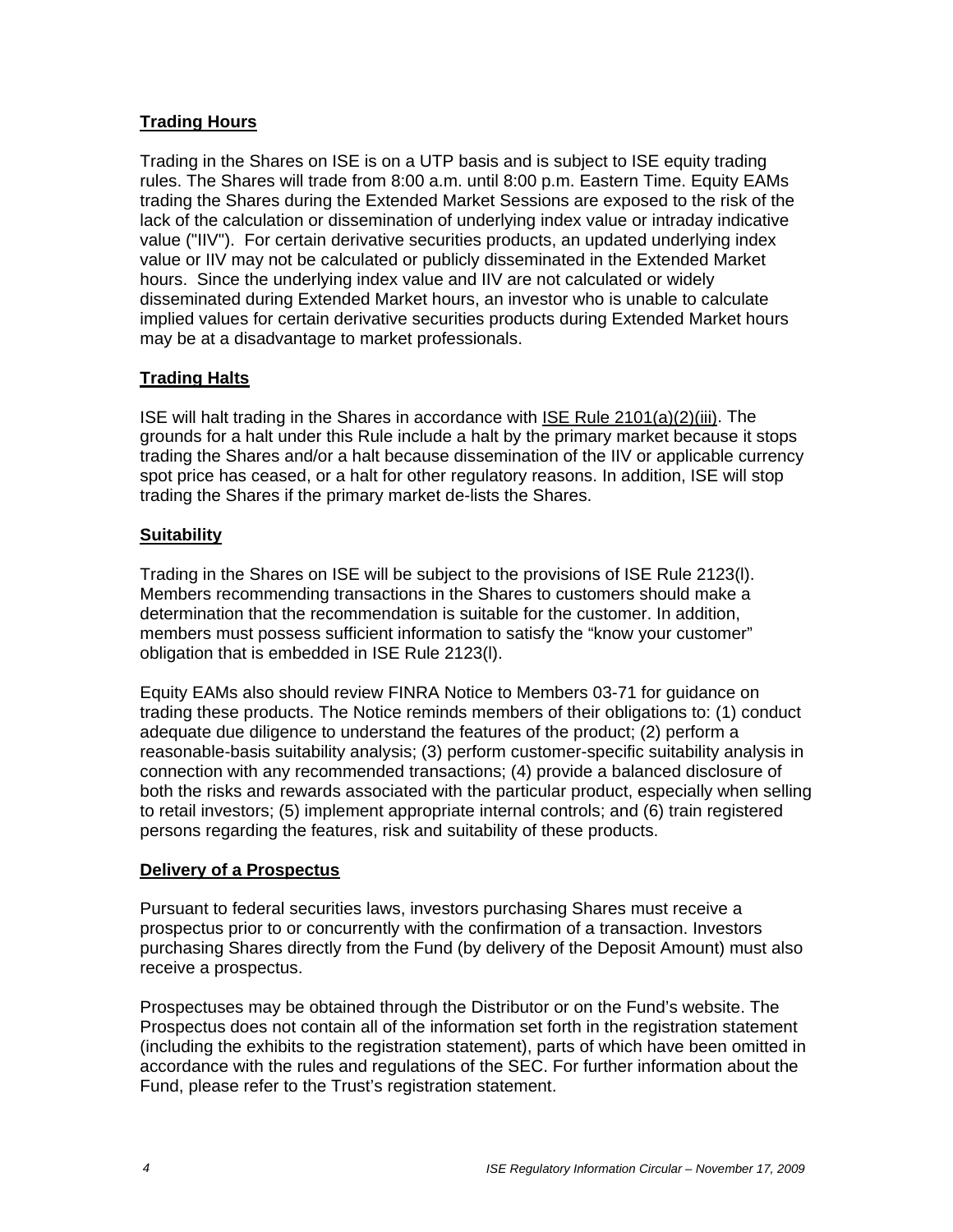## **Exemptive, Interpretive and No-Action Relief Under Federal Securities Regulations**

The SEC's Division of Trading and Markets ("Division") issued a letter dated November 12, 2009 ("November 12, 2009 Letter") granting exemptive and no-action relief from certain provisions of and rules under the Securities Exchange Act of 1934 regarding trading in shares of the Trust as discussed below. Equity EAMs are referred to the text of the entire November 12, 2009 letter for additional information regarding the relief granted.

## **Regulation M Exemptions**

Generally, Rules 101 and 102 of Regulation M is an anti-manipulation regulation that, subject to certain exemptions, prohibits a "distribution participant" and the issuer or selling security holder, in connection with a distribution of securities, from bidding for, purchasing, or attempting to induce any person to bid for or purchase, any security which is the subject of a distribution until after the applicable restricted period, except as specifically permitted in Regulation M. The provisions of the Rules apply to underwriters, prospective underwriters, brokers, dealers, and other persons who have agreed to participate or are participating in a distribution of securities, and affiliated purchasers of such persons.

The November 12, 2009 Letter states, based on the facts and representations in the issuer's letter requesting relief, that the Division will not recommend enforcement action under Rule 101 of Regulation M with respect to the Trust, thus permitting persons who may be deemed to be participating in a distribution of Shares to bid for or purchase Shares during their participation in such distribution.

Rule 102 of Regulation M prohibits issuers, selling security holders, or any affiliated purchaser of such person from bidding for, purchasing, or attempting to induce any person to bid for or purchase a covered security during the applicable restricted period in connection with a distribution of securities effected by or on behalf of an issuer or selling security holder. Rule 100 of Regulation M defines "distribution" to mean any offering of securities that is distinguished from ordinary trading transactions by the magnitude of the offering and the presence of special selling efforts and selling methods. The November 12, 2009 Letter states that the Division will not recommend to the Commission enforcement action under Rule 102 of Regulation M with respect to the Trust, thus permitting the Trust to redeem Shares during the continuous offering of such Shares.

## **Section 11(d)(1); SEC Rules 11d1-1 and 11d1-2**

Section 11(d)(1) of the Act generally prohibits a person who is both a broker and a dealer from effecting any transaction in which the broker-dealer extends credit to a customer on any security which was part of a new issue in the distribution of which he participated as a member of a selling syndicate or group within thirty days prior to such transaction. The Commission has clarified that Section 11(d)(1) does not apply to broker-dealers that are not authorized participants (and, therefore, do not create creation unit aggregations) that engage in both proprietary and customer transactions in shares of a fund in the secondary market, and for broker-dealer authorized participants that engage in creations of creation unit aggregations. This relief is subject to specific conditions, including the condition that such broker-dealer (whether or not an authorized participant) does not, directly or indirectly, receive from the fund complex any payment,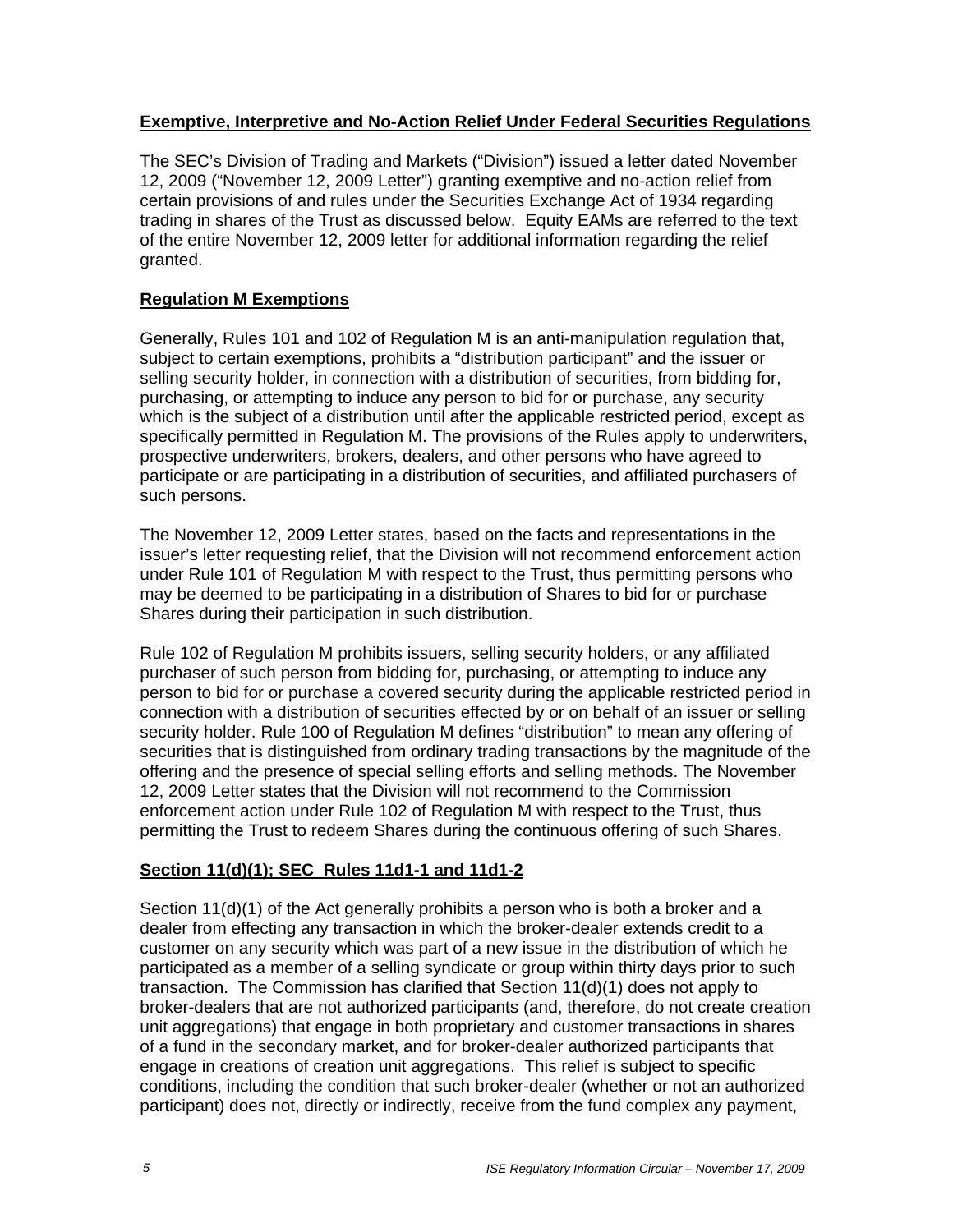compensation or other economic incentive to promote or sell the shares of a fund to persons outside the fund complex, other than non-cash compensation permitted under NASD Rule 2830 (I)(5)(A), (B) or (C). See letter dated November 22, 2005 from Brian A Bussey, Assistant Chief Counsel, SEC Division of Market Regulation, to Barclays Global Investors, N.A., dated November 22, 2005. The Commission has issued a No-Action Letter under Section 11(d)(1) of the Act states that broker-dealers may treat shares of a fund, for purposes of Rule 11d1-2, as "securities issued by a registered open-end investment company as defined in the Investment Company Act" and thereby extend credit or maintain or arrange for the extension or maintenance of credit on shares that have been owned by the persons to whom credit is provided for more than 30 days, in reliance on the exemption contained in the rule.

**This Regulatory Information Circular is not a statutory Prospectus. Equity EAMs should consult the Trust's Registration Statement, SAI, Prospectus and the Fund's website for relevant information.**